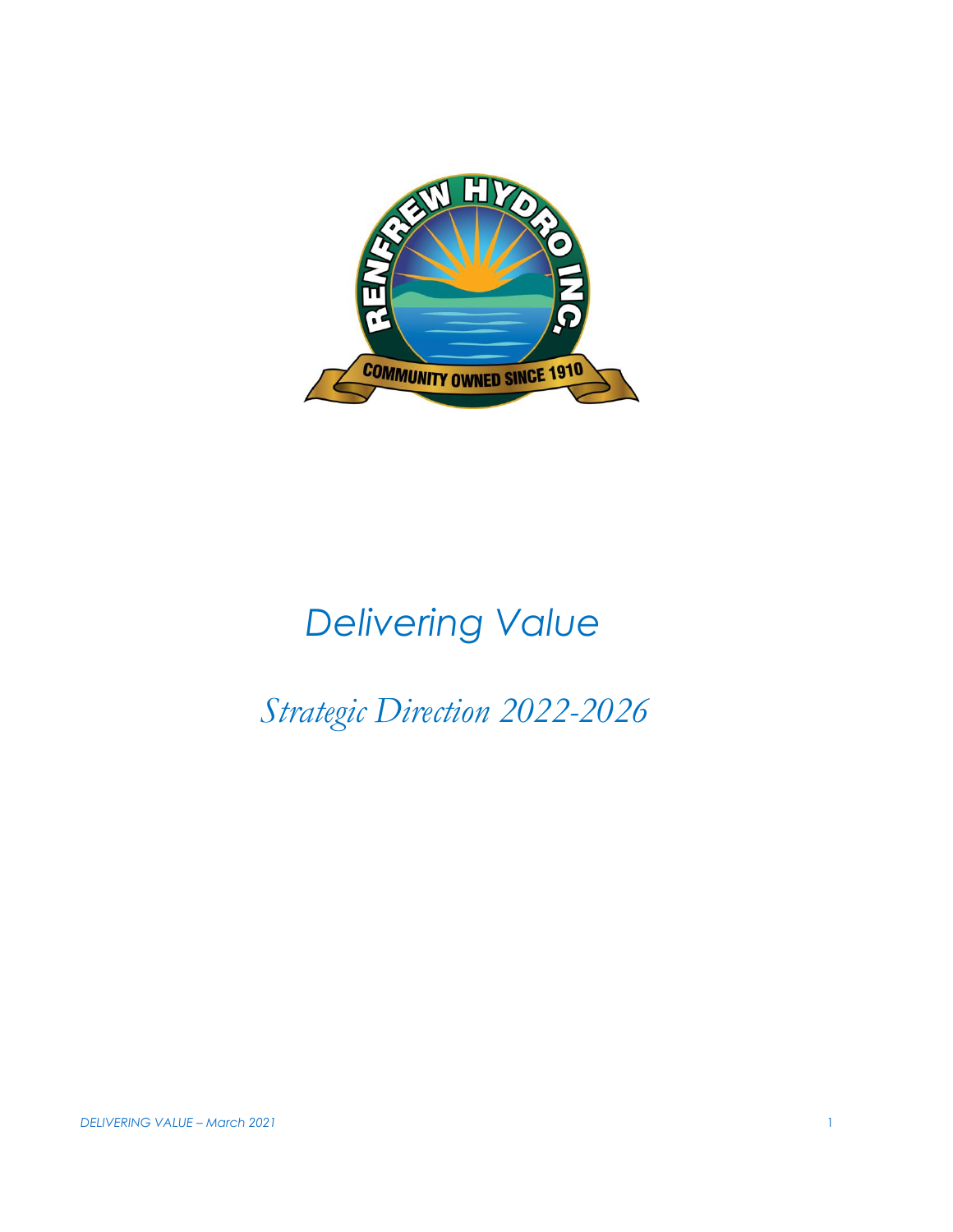# Contents

| Ι.   |  |
|------|--|
|      |  |
|      |  |
| Π.   |  |
| III. |  |
|      |  |
|      |  |
|      |  |
|      |  |
|      |  |
|      |  |
|      |  |
| IV.  |  |
|      |  |
|      |  |
|      |  |
|      |  |
|      |  |
|      |  |
|      |  |
|      |  |
|      |  |
|      |  |
|      |  |
|      |  |
|      |  |
|      |  |
|      |  |
|      |  |
|      |  |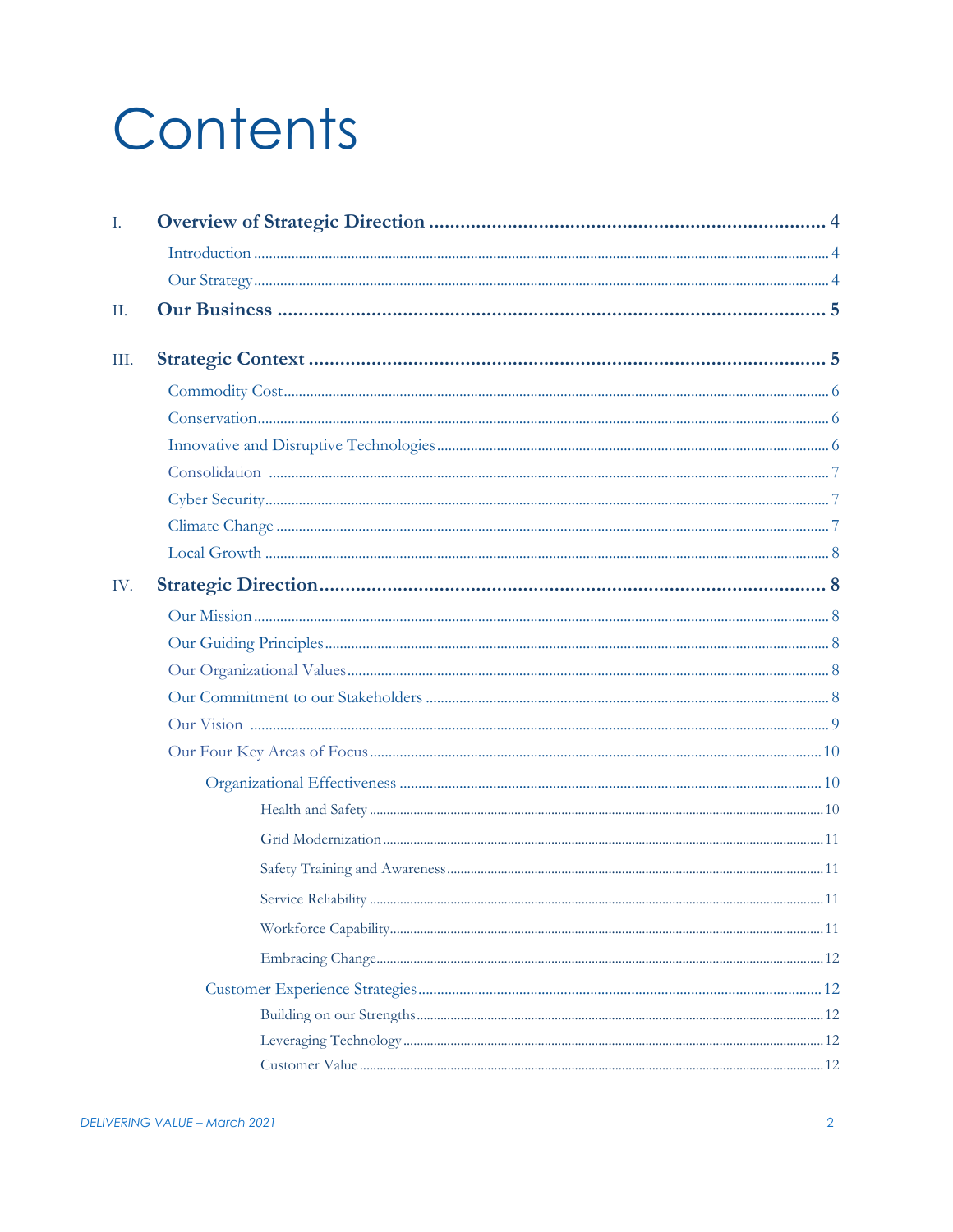| V.  |  |
|-----|--|
|     |  |
|     |  |
|     |  |
|     |  |
|     |  |
|     |  |
|     |  |
|     |  |
|     |  |
| VI. |  |
|     |  |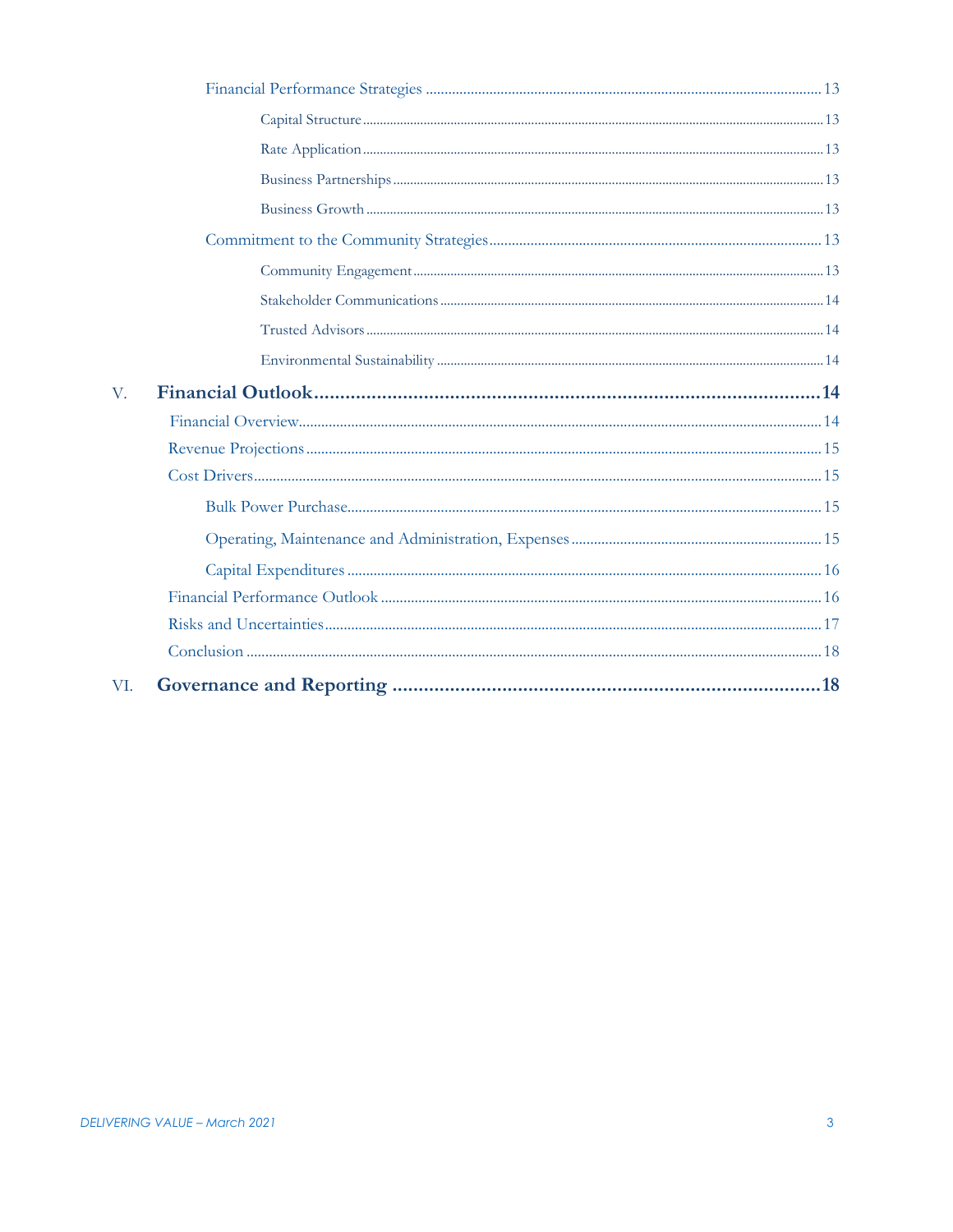# Overview of Strategic Direction

# Introduction

This strategic direction provides a comprehensive overview of Renfrew Hydro Inc.'s business strategy and outlook for the next five years. This five-year strategic direction builds on our core strengths and achievements and establishes our course for the next five years.

Renfrew Hydro has built its strong reputation in the community by delivering a safe, reliable and affordable supply of electricity to the residents and businesses of the Town of Renfrew on a 24/7 basis, for well over a century. Renfrew Hydro values its relationships with its customers and demonstrates this by providing responsive service while keeping our community's best interests at heart.

We are proud of what we have achieved as a company, yet we know that a renewed strategic vision is essential to our ongoing success and business prosperity. As outlined in this document, the environment in which we operate is evolving and we need to evolve with it. Our renewed direction takes into account emerging trends, issues and opportunities that we face in our industry and society, as well as assessing our organization's capability to deliver future results.

# Our Strategy

All of our stakeholders will find this renewed Strategic Direction very familiar, as it is a continuation and primarily a refresh of our previous 2016 - 2021 Strategic Direction.

Our core mission and mandate remains the same:

#### **Proudly and efficiently delivering electrical energy, safely, reliably, while keeping our community's**

#### **best interest at heart.**

We have revamped our key areas of focus from five to four. These key strategic pillars make up the foundation of our corporate goals, objectives, and focus:

#### **Organizational Effectiveness**

**Customer Experience**

**Financial Performance**

#### **Commitment to the Community**

We are now operating in an environment and strategic context that has evolved substantially since our last Strategic Direction. That said, we have modified our corporate vision to better align with the transformation that is continuing to take place across our sector:

### **Powering progress for our community through strategic partnerships and innovations that deliver value to our stakeholders.**

Our strategy for thriving in this emerging landscape is multi-pronged:

- We will achieve performance excellence by cultivating a culture of safety, innovation and continuous improvement.
- We will deliver value to our customers by providing safe, reliable, responsive services, meeting their needs, in a caring manner at competitive rates.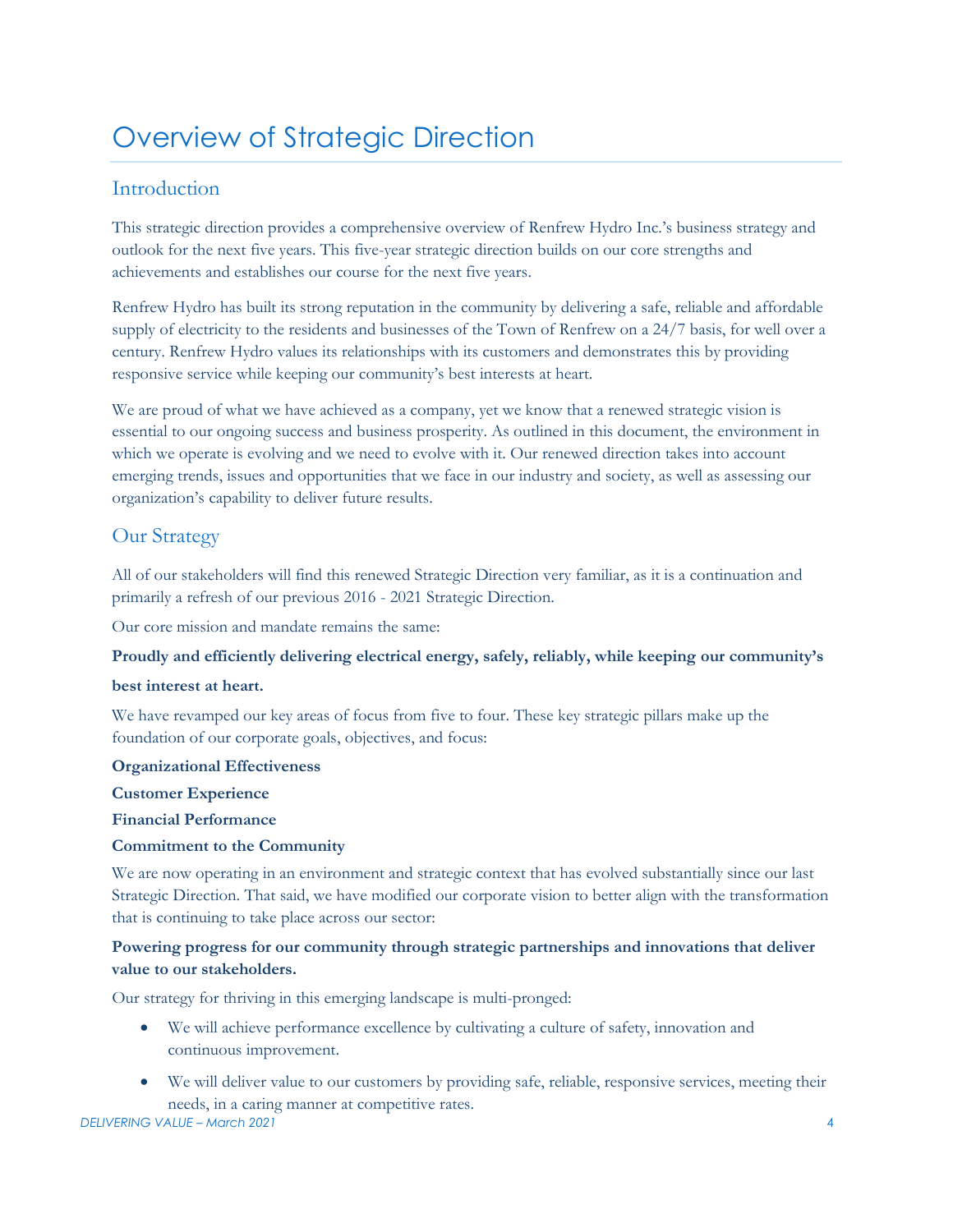- We will deliver sustainable financial growth by improving productivity and pursuing opportunities that leverage our core strengths – our people, our assets and our business partners.
- We will be responsible stewards of our business and continue to contribute to the wellbeing of our community benefitting all of our stakeholders.

Our goal is to continue to grow our business and shareholder value by leveraging our core areas of strength. In order to continue to grow we will have to reduce our overall cost of capital and long-term debt rates, paving the way for prioritized investments in our distribution system.

# Our Business

Renfrew Hydro is a private for-profit company that is wholly owned by the Town of Renfrew, and is governed by an independent Board of Directors appointed by its shareholder.

Our company's core business is the distribution of electricity, we deliver a safe and reliable supply of electricity to over 4,300 residential, business, and industrial customers throughout our 12.8 square kilometer service territory. As a condition of our distribution licence, we are required to meet conservation and demand management targets established by the Ontario Energy Board. We also are required to enable overall green-house gas reduction goals by allowing renewable generation and energy storage systems to exist and interact with our distribution system. In addition, Renfrew Hydro maintains the Town of Renfrew's street and traffic light systems.

# Strategic Context

Renfrew Hydro's Strategic Plan 2022-2026 provides an overview of the changing business climate and trends within Ontario's electricity system—policy and regulations, technological changes, and costs—and how Renfrew Hydro will respond using sustainable business strategies and partnerships, and financial projections for the next five years. Renfrew Hydro's Strategic Plan is centered on meeting our continued commitment to delivering electricity, safely, efficiently and reliably and at an affordable cost to our customers, producing a dividend for our shareholder, and becoming an important partner to sustain and grow the local economy.

The cost of electricity is increasing the pressure on some families and their ability to pay—and Renfrew Hydro staff are responding by providing information on financial support for low-income families, and ways to rethink how electricity is used and how to manage consumption. As part of our licence from the Ontario Energy Board, Renfrew Hydro is responsible for outreach programs to encourage consumers to conserve electricity and manage demand by using less electricity during peak hours—the point at which electricity is most expensive.

The electricity industry has changed and continues to evolve, transforming itself to become more customer centric providing more end user control. The main drivers of this transformation are cost, technology advancements, and government regulation.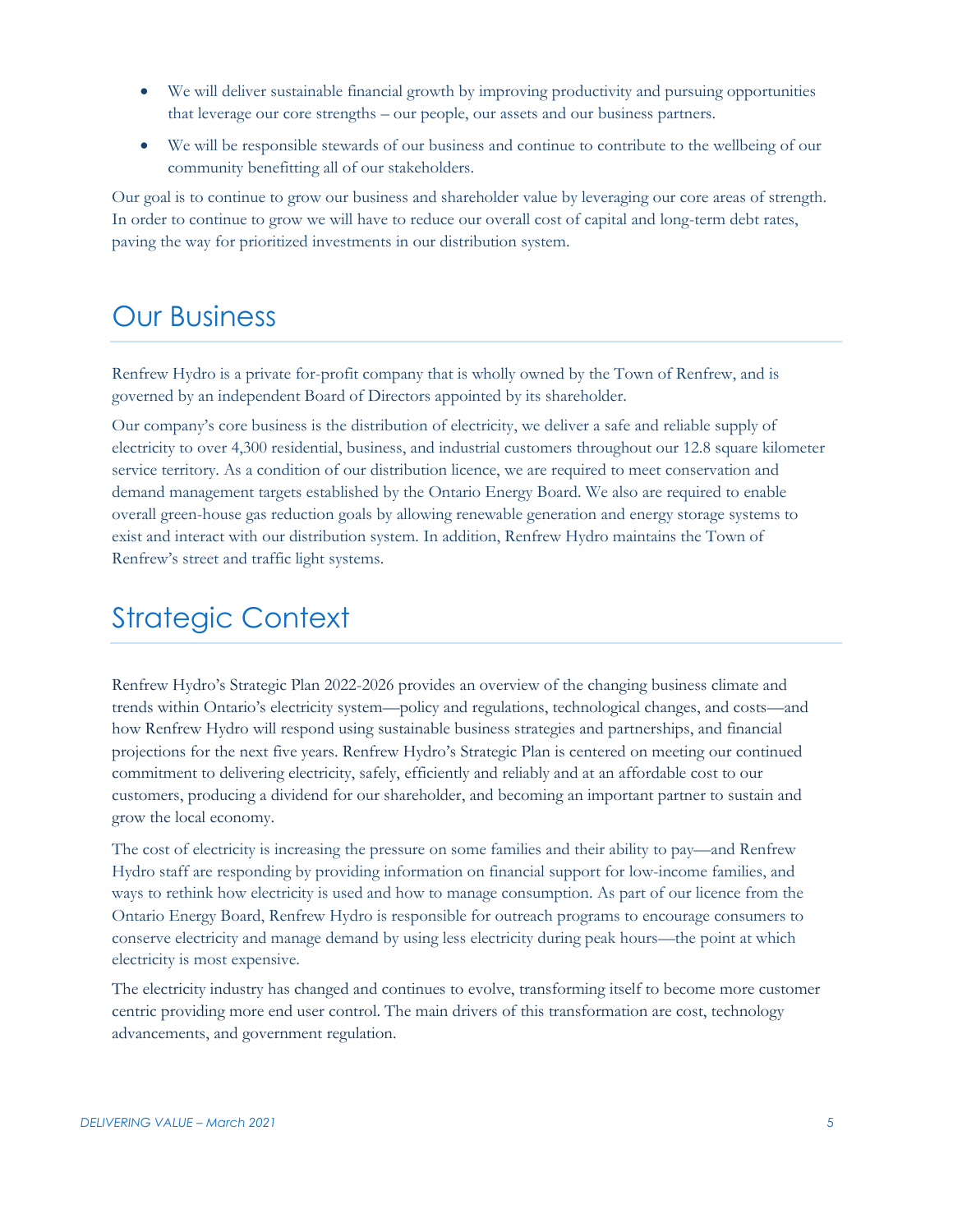# Commodity Cost

Throughout the past several years, Ontario has moved away from coal-fired generation and created new clean and renewable capacity—wind, solar, biomass, and hydro-electricity. It is refurbishing nuclear plants, investing in smart grid infrastructure, and created more reporting to ensure utilities are held accountable. The result has been a doubling of the cost of electrical energy, causing a significant financial impact for all consumers. Although generation supply has been adequate across the province over the past decade, there are new investments required to refurbish our nuclear generators and ensure a reliable supply of clean energy in the future.

The provincial government has mitigated these costs by supplementing the cost of electricity through the tax base with what is called the "Ontario Electricity Rebate" ("OER"). This rebate has been reducing the cost of electricity bills by approximately a fifth.

The age and condition of Ontario's centralized electricity grid is continuing to drive up overall costs in the province. Older electrical equipment is being replaced at an unprecedented rate and billions of dollars are being invested to refurbish aging infrastructure and modernize the grid.

# Conservation

These increases in costs, coupled with environmental concerns over climate change have been the main driving force behind energy efficiency and conservation. Ontario is placing a major emphasis on energy conservation as the first resource to be considered as means to offset future growth of electricity demands. Its policy states that conservation will be considered first before building new generation and transmission facilities and will be preferred choice where it is cost effective. Increased emphasis will continue to be placed on conservation/demand management using outreach programs to commercial/industrial and institutional and residential customers to help customers conserve electricity and manage their hydro bills, and to ensure that Renfrew Hydro meets the conservation targets set by the Ontario Energy Board.

It is well known across the industry that the cheapest kilowatt-hour is the one that is never needed. The improved efficiency of home appliances have helped to reduce energy consumption and this has been evidenced in Renfrew Hydro's overall system loading where we have seen a 10% reduction in overall kWhs sold throughout the past decade. Renfrew Hydro has successfully provided their customers with access to several energy reduction programs and we will continue to do so. We are committed to reducing our customers' energy costs and have proven to be industry leaders in this regard.

# Innovative and Disruptive Technologies

Distributed energy resources such as solar generation, battery storage, and geo-thermal heating are beginning to influence the overall electrical landscape. As these emerging technologies become more affordable customers will increasingly produce a portion of their energy needs on site becoming both sellers and consumers.

Another emerging trend is the electrification of the transportation industry. Governments around the world are promoting Electric Vehicles ("EVs") as one of the most efficient ways to reduce carbon emissions and reduce the substantial global threat of climate change. Every major auto manufacturer in the world is retooling their facilities to increase their production of EVs.

*DELIVERING VALUE – March 2021* 6 Electrical utilities are having to transform their existing distribution systems into "Smart Grids". This convergence of information technology will allow distribution companies to better manage and oversee the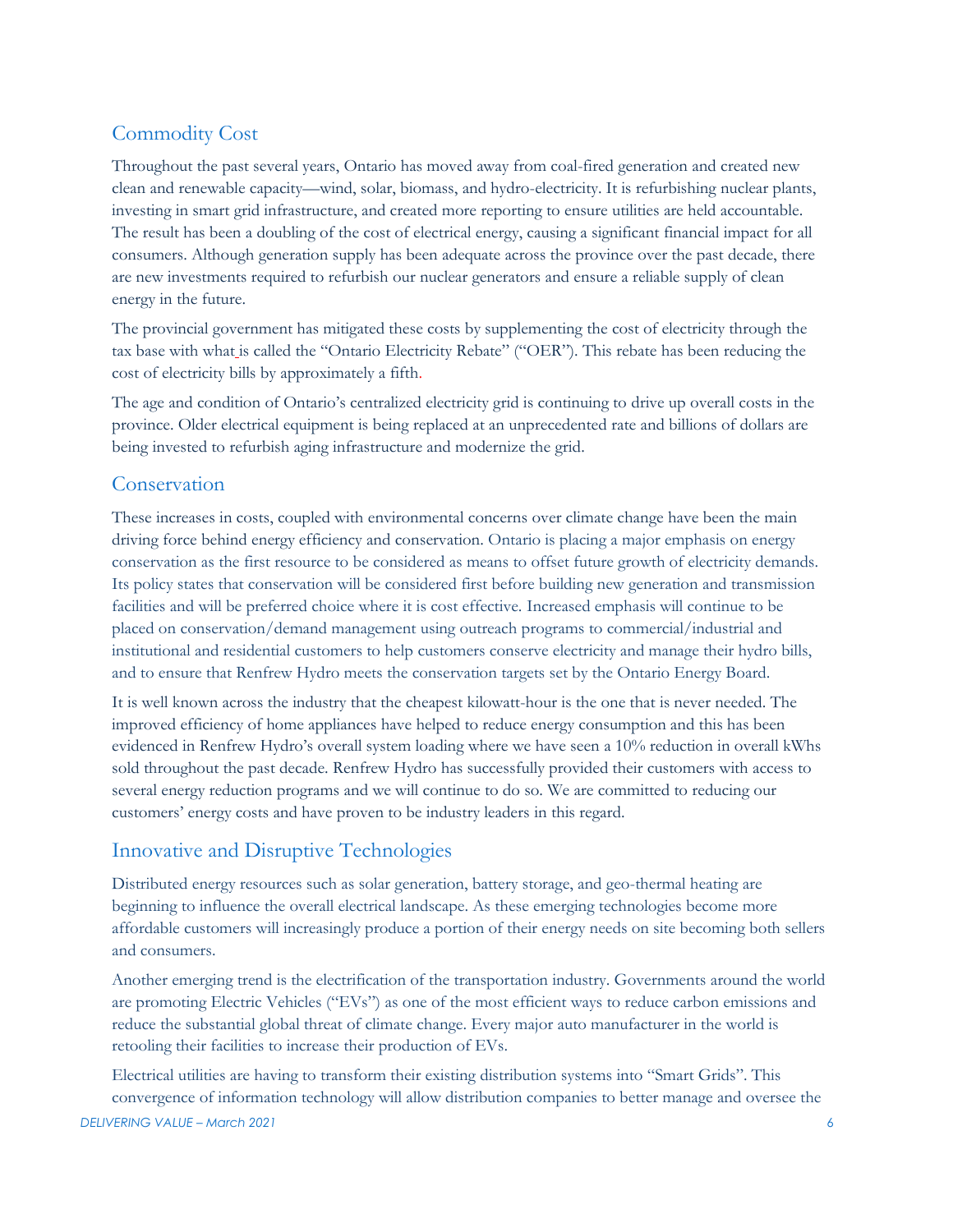"two way" flow of electrical energy across their distribution assets in a safe and efficient manner. Smart technologies will allow consumers to see their consumption and/or generation in real time, providing them with more visibility and control. Smarter grids will provide utilities with the ability to enhance their asset monitoring and overall asset management capabilities. Our future distribution systems will have sensors, communications, and analytics to provide an immediate response to the ever-changing load, supply and infrastructure conditions of a modern distribution grid. Transforming Renfrew's distribution grid from its present state to one that is an intelligent, secure operations network will require significant investments.

### Consolidation

In 1996 there were 307 municipal electrical utilities ("MEUs") serving the customers of Ontario, today there are 60. Consolidation has been a policy recommendation of many industry panels and commissions beginning with the Advisory Committee on Competition in Ontario's Electricity System in 1996 commonly referred to as "The Macdonald Committee". These reports highlight a duplication of equipment and facilities amongst utilities as well as the overall cost of regulating so many different entities. Renfrew Hydro needs to keep abreast of developments in this area, as there is a risk that we could be forced into a merger and this has happened to other municipalities and their utilities in the past. The province continues to support mergers and acquisitions in the industry by reducing transfer taxes for municipalities and this favourable environment is in place until January 1, 2023. Even though we appear a lot more efficient than bigger utilities such as Hydro One, it is a very difficult comparison to make given out vastly different customer density and service areas.

# Cyber Security

Electrical distribution grids are considered a prime target for cyber security threats and there have already been cyber-attacks across the North American power sector by terrorists, organized crime and foreign entities. As more IT infrastructure is deployed across our distribution system so too does our cyber risk increase. Adhering to cyber security protocols and other regulatory obligations are increasing both the complexity and cost of running a local distribution company.

# Climate Change

World leaders, and both our federal and provincial governments have put in place plans to reduce greenhouse gas emissions to help stem the tide of global warming. We are witnessing extreme weather more frequently and this has impacted our industry by increasing both the probability and severity of storm damages, resulting higher insurance premiums and power restoration costs for utilities. Mutual assistance agreements between utilities have grown in number over the past few years as a result. Electricity generated in our Town and Province is a very low carbon energy source, and as such, electricity will form part of the solution to reducing our overall emissions. Renfrew Hydro will need to ensure that our infrastructure is capable of handling all of the electrical vehicle chargers that will be deployed across our service territory. We will also be expected to lead by example, reducing our own carbon footprint within our operations.

# Local Growth

*DELIVERING VALUE – March 2021* 7 For the past twenty years, the growth of the Town of Renfrew has been minimal with the overall population of the town relatively stagnant. Renfrew is anticipating a sharp increase over the next decade with the main catalyst being the completion of Highway 417's four lanes to the town. Towns such as Carleton Place and Arnprior experienced substantial growth once their Towns were connected to Ottawa via four lane highways. The highway infrastructure improvement, coupled with other factors such as aging population demographics, local cost of living, and society's transition to less expensive fuels for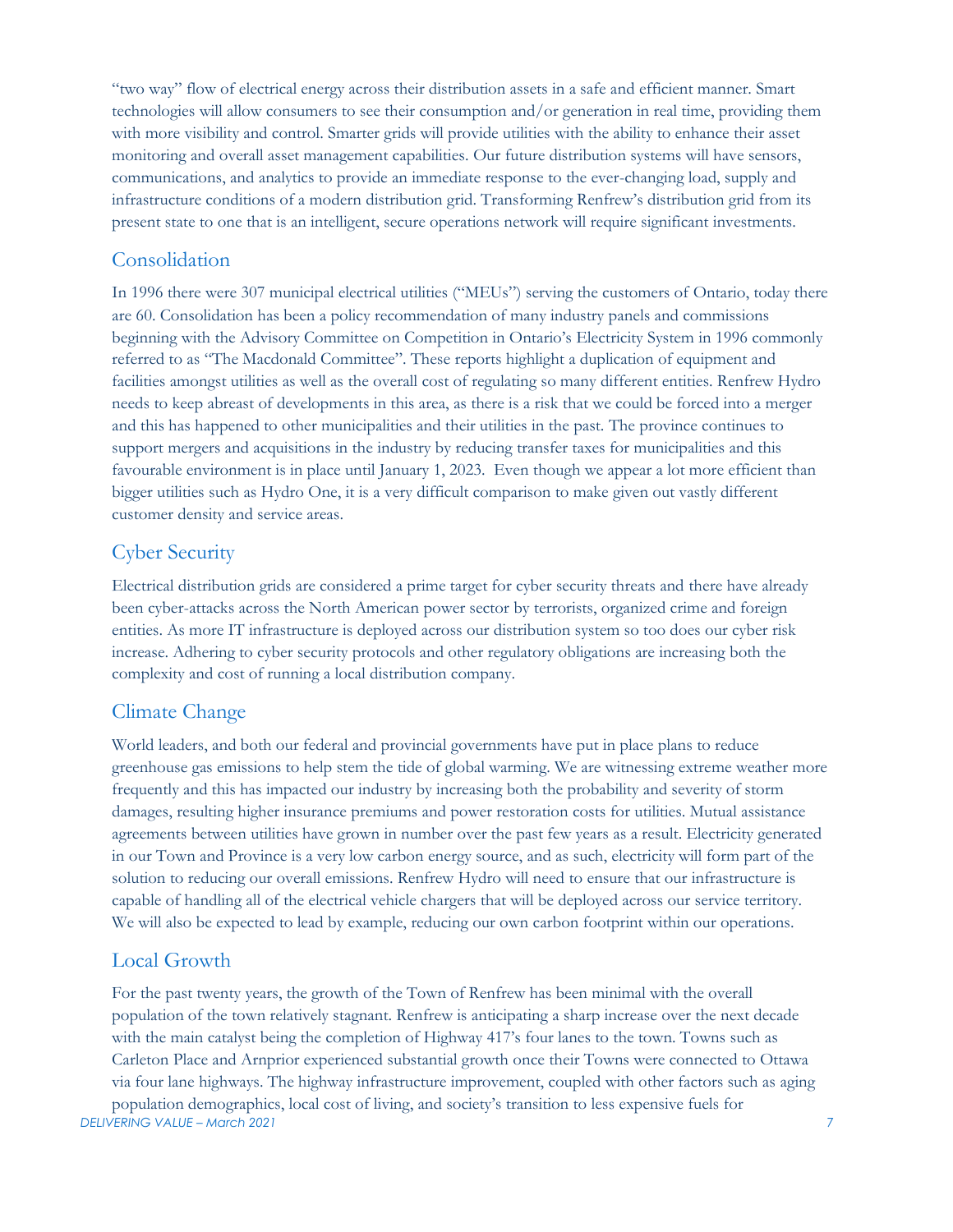transportation will promote growth. There are recent projections that Renfrew could see a 20% growth in population over the next decade, which would increase its population to approximately 10,000.

# Strategic Direction

# Our Mission

#### **Proudly and efficiently delivering electrical energy, safely, reliably, while keeping our community's best interest at heart.**

Going forward, Renfrew Hydro will continue to embrace the future as a locally-owned utility, one that balances the needs of its customers with the responsibility to operate a safe, modern, reliable, efficient and cost-effective system, generate a yearly return and serve as an economic partner to retain and grow business in our community. Strategic partnerships, sustainable business practices and opportunities for non-regulated business activities are key goals.

# Our Guiding Principles

Renfrew Hydro remains committed to creating long-term value for its shareholder. We are guided by our commitment to continuous improvement in all areas including corporate governance, customer service, safety, system reliability, and cost management. Above all else, Renfrew Hydro will embrace and uphold our core values in everything that we do, and every employee must lead by example in this endeavour.

### Our Organizational Values

Renfrew Hydro will create an organizational environment that ensures that ethical business conduct is embodied across all staff levels and all of our activities properly reflect our shared core values:

- SAFETY AND WELL-BEING
- INTEGRITY AND TRANSPARENCY
- RESPECT
- ACCOUNTABILITY
- TEAMWORK
- FINANCIAL AND ENVIRONMENTAL SUSTAINABILITY
- CLEAR COMMUNICATIONS

#### Our Commitment to Our Stakeholders

Renfrew Hydro respects the interests of all of our stakeholders including employees, customers, shareholder, business partners, and the community and environment in which we operate.

#### **Employees**

The strength of our organization remains the quality of our workforce. Renfrew Hydro is committed to hire and retain the most qualified people available. We will maintain and promote a safe, secure and healthy work environment that embodies all of our core values. Our staff is our greatest resource and key to Renfrew Hydro's success. We will invest in our staff by providing an employee-oriented, high performance culture that emphasizes empowerment, quality, productivity, and accountability.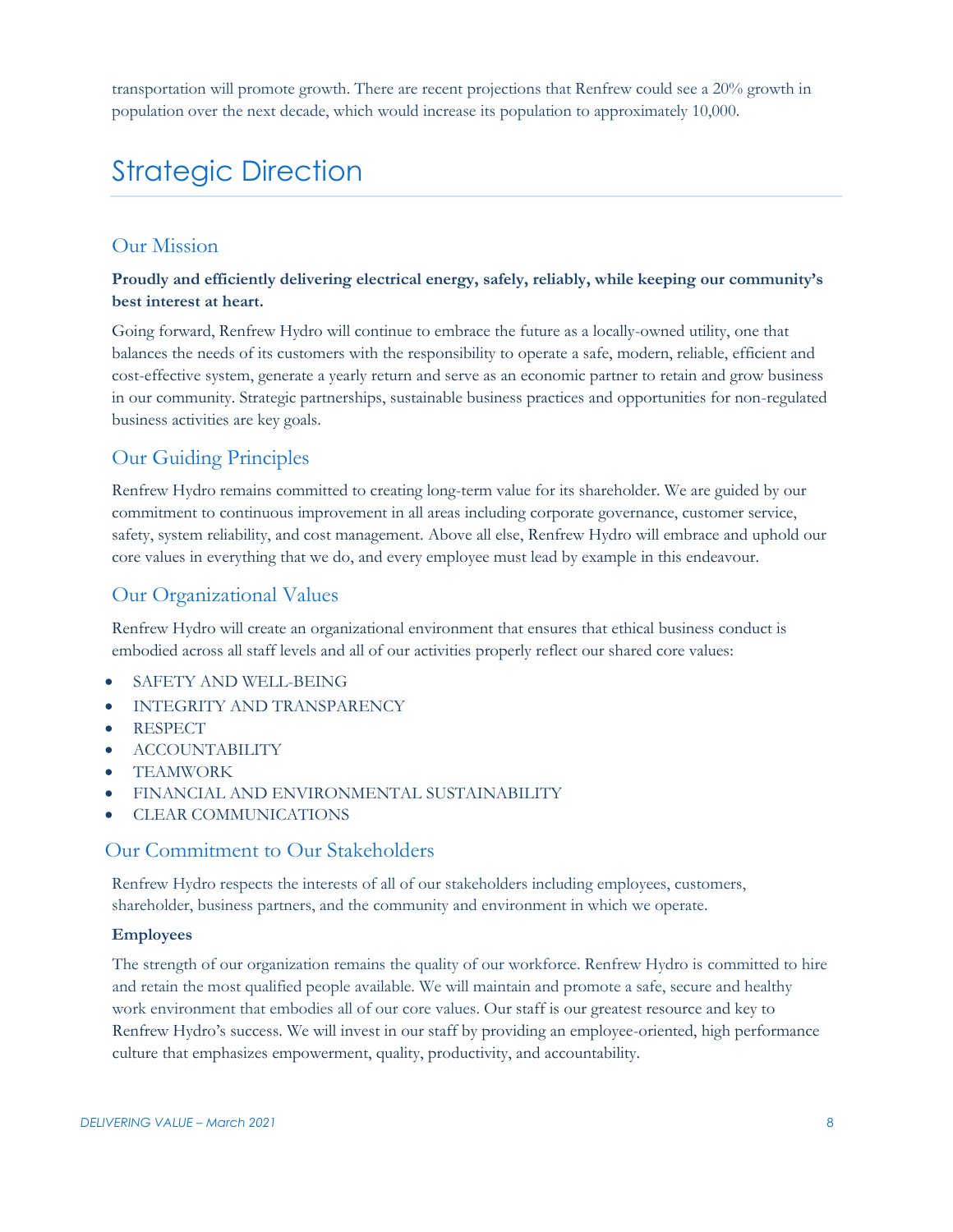#### **Customers**

We are committed to delivering value to our customers, and as such, we will strive to ensure that all of our customer interactions enhances their experience and respect for our organization. We will protect our customers by adhering to all legislated standards for health, safety and environmental protection. We will remain honest, fair and hard working in all our customer interactions.

#### **Business Partners**

We are honest and fair in all of our business relationships including our suppliers and contractors. We will purchase all of our equipment, supplies and services, based on merit with a preference for local procurement. We require all of our business partners to adhere to our health, safety and environmental standards.

#### **Community and the Environment**

We are committed to being a responsible corporate citizen, and will assist to make the Town of Renfrew a preferred place to live and conduct business. Renfrew Hydro will build on its record of providing safe and efficient electrical services, at a significant cost benefit to our community and the customer, through continuous improvement, technological investment and sustainable environmental and business practices.

#### **Shareholder**

We are committed to protecting our shareholder's investment and will prudently manage our business and finances to create lasting value for them. We will communicate effectively all business matters of materiality as required through our corporate governance procedures.

#### Our Vision

**Powering progress for our community through strategic partnerships and innovations that deliver value to all our stakeholders.**

#### **Powering Progress**

Going forward, Renfrew Hydro will strive to balance the needs of its customers with the responsibility to operate a safe, modern, reliable, efficient and cost-effective system, generate a yearly return and serve as an economic driver to retain and grow businesses. Renfrew Hydro will continue to explore mutually beneficial partnerships and mergers in an effort to increase both the service levels and value provided to all stakeholders. Strategic partnerships, sustainable business practices and opportunities for non-regulated business investments are key attributes of "powering progress".

#### **Strategic Partnerships**

Renfrew Hydro and other LDCs have engaged in co-operative arrangements-sharing resources and knowledge through the co-operative *Cornerstone Hydro-Electric Concepts* and the Electrical Distributors Association. These LDC's have generally scored well in service quality, customer satisfaction including billing accuracy, safety, system reliability, asset management, cyber security, conservation and demand management, and are financially-healthy organizations. Renfrew Hydro continues to seek out cost saving administrative opportunities and is part of groups such as the Utility Collaborative Services Group which has developed a cost-effective billing program with the capacity of accommodating the continuing changes in billing regulations. Renfrew Hydro is continuing to pursue new business partnerships and best management practices that complement our skills and support our business goals.

#### **Delivering Value**

Renfrew Hydro will build on its record of providing safe and efficient electrical services, at a very affordable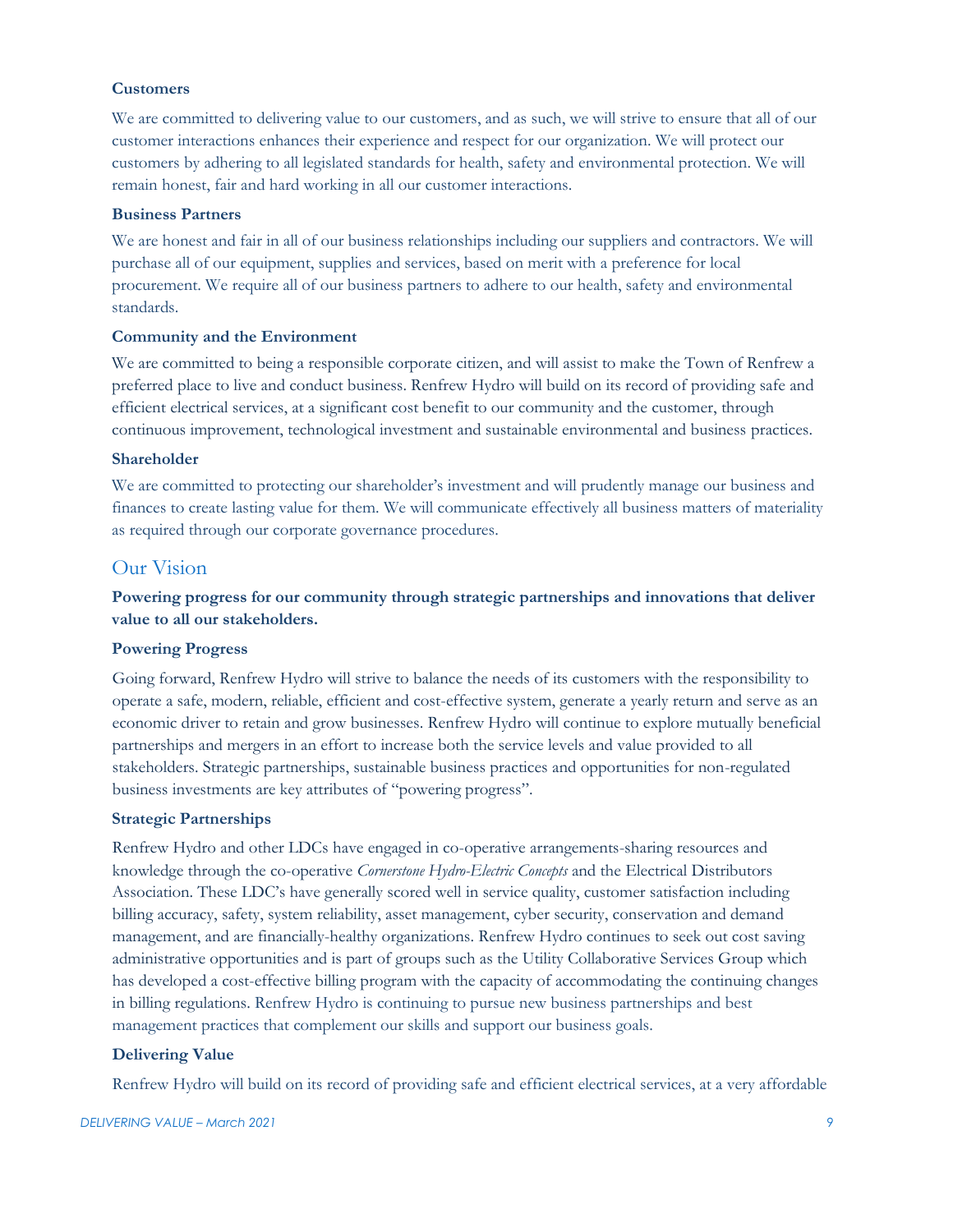cost to our community and our customers, through continuous improvement, technological investment and sustainable environmental and business practices while adhering to government legislation and regulations. Through cost sharing, efficiency gains, cost savings, improved reliability, superior customer service, our commitment to safety, and responsible environmental stewardship we will achieve our objective of "delivering value". Maintaining the local grid through investments in refurbishing and rebuilds at the right time, coupled with running a safe, efficient and effective operation is critical to containing the costs that Renfrew Hydro can control.

# Our Four Key Areas of Focus



The Plan uses an integrated approach and focuses on continual improvement in four key areas:

- 1) Organizational Effectiveness
- 2) Customer Experience service and value
- 3) Financial Performance
- 4) Commitment to the Community responsible and engaged corporate citizens

#### **Organizational Effectiveness Strategies**

#### **Health and Safety**

The safety of our employees and the general public will continue to be our top priority. Renfrew Hydro is committed to a top tier culture of health and safety for our employees, customers, and community by employing health and safety training for staff, and educational outreaches to customers of all ages. We will also employ leading indicators to ensure the effectiveness of our safety program. Their safety, the people who work with them, and the safety of our citizens is paramount. We are strongly committed to an accident-free workplace, and our exemplary safety record will be sustained through a strong safety culture within RHI, and a safe and well-maintained electricity grid.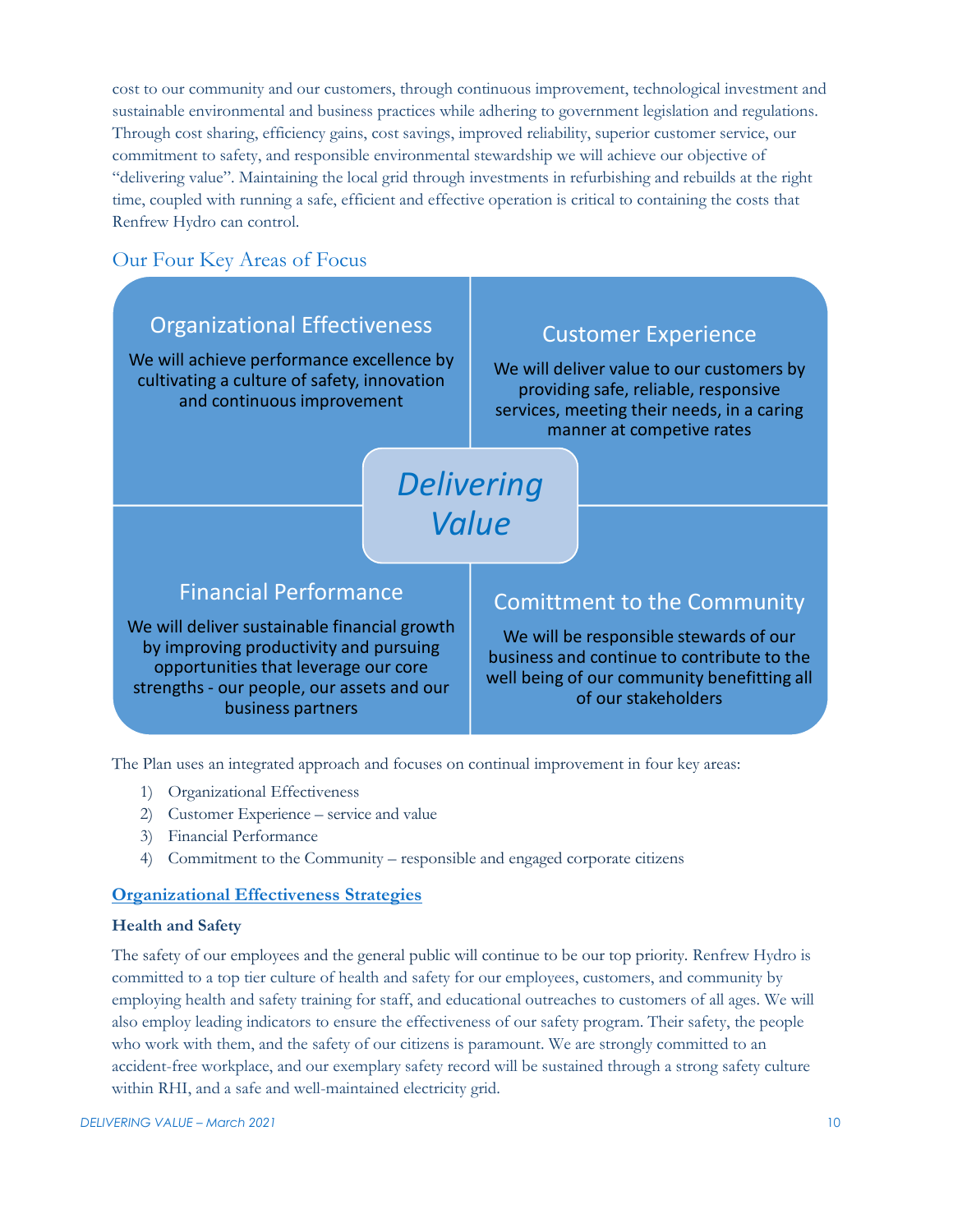#### **Grid Modernization**

Renfrew Hydro will continue to maintain our equipment and assets in safe and reliable working order. We will improve the overall safety, operability and reliability of our distribution system through the modernization of our distribution grid. This grid modernization will involve the deployment of operational technology throughout the distribution system transforming it from its present state to a "smart grid"; we will achieve this transformation in a prudent manner at a pace we can afford.

#### **Smart Grid Definition**

*"The smart grid harnesses the power of information technologies to monitor, control, and optimize the use of the electricity system. These efforts are designed to increase efficiency, reduce outages, integrate more renewable forms of generation, and empower customers to more effectively control their energy use." "Smart grids…redefine the way electricity consumers are connected to the system that serves them….. By connecting the customer to the control room, smart grids open up whole new possibilities – where consumers decide how much to use or sell depending on what the price is."*

Independent Electricity System Operator (IESO)

#### **Safety Training and Awareness**

Renfrew Hydro will continue to promote a strong safety culture and provide safety training that focuses on all workers taking personal responsibility and accountability for their own safety and the safety of their coworkers. We will continue to monitor our performance and enhance our existing abilities by deploying leading indicators to promote proactive responses to potential safety issues. We will leverage our business partners such as Cornerstone Hydro Electric Concepts (CHEC) to keep abreast of industry safety trends and innovations. We will utilize CHEC and our other business partners for ongoing safety training and safety audits, enhancing our safety program and overall training in a cost effective manner. We will remain focused on the overall health and fitness of our employees and provide programs that support overall wellness with a focus on mental health. We will ensure that our business partners and contractors share our passion for safety and implement safety priority requirements in our procurement processes. We will continue to be leaders in our community by providing awareness and knowledge about electrical safety and hazards to the public and local contractors.

#### **Service Reliability**

Renfrew Hydro's "raison d'etre" and core focus is centered on meeting our continued commitment to delivering electricity, safely, efficiently and reliably and at an affordable cost to our customers. Renfrew Hydro's long-term "Distribution Service Plan" has been developed through our ongoing asset management strategy that incorporates condition-based assessment, asset optimization, preventive and predictive maintenance, cost, and overall risk analysis. Renfrew Hydro will continue to adopt technological improvements to modernize the grid, improve its system, and at the same time, maximize the life of system components using scheduled and preventative maintenance without compromising safety or reliability. Ontario's renewed regulatory framework for electricity carries an expectation that Renfrew Hydro optimizes investments and reflects regional and smart grid considerations.

Renfrew Hydro will continue to evolve our business continuity plans and ensure that our infrastructure has resiliency of facilities and equipment, redundancy and spare capacity, the ability to recover as quickly as possible, and contingencies for services or equipment to ensure Renfrew Hydro can continue to operate in the event of a natural or man-made emergency or disaster.

#### **Workforce Capability**

*DELIVERING VALUE – March 2021* 11 A skilled and knowledgeable workforce is essential for Renfrew Hydro to thrive in the future. As such, Renfrew Hydro will invest in the development of our staff to provide an employee-oriented, high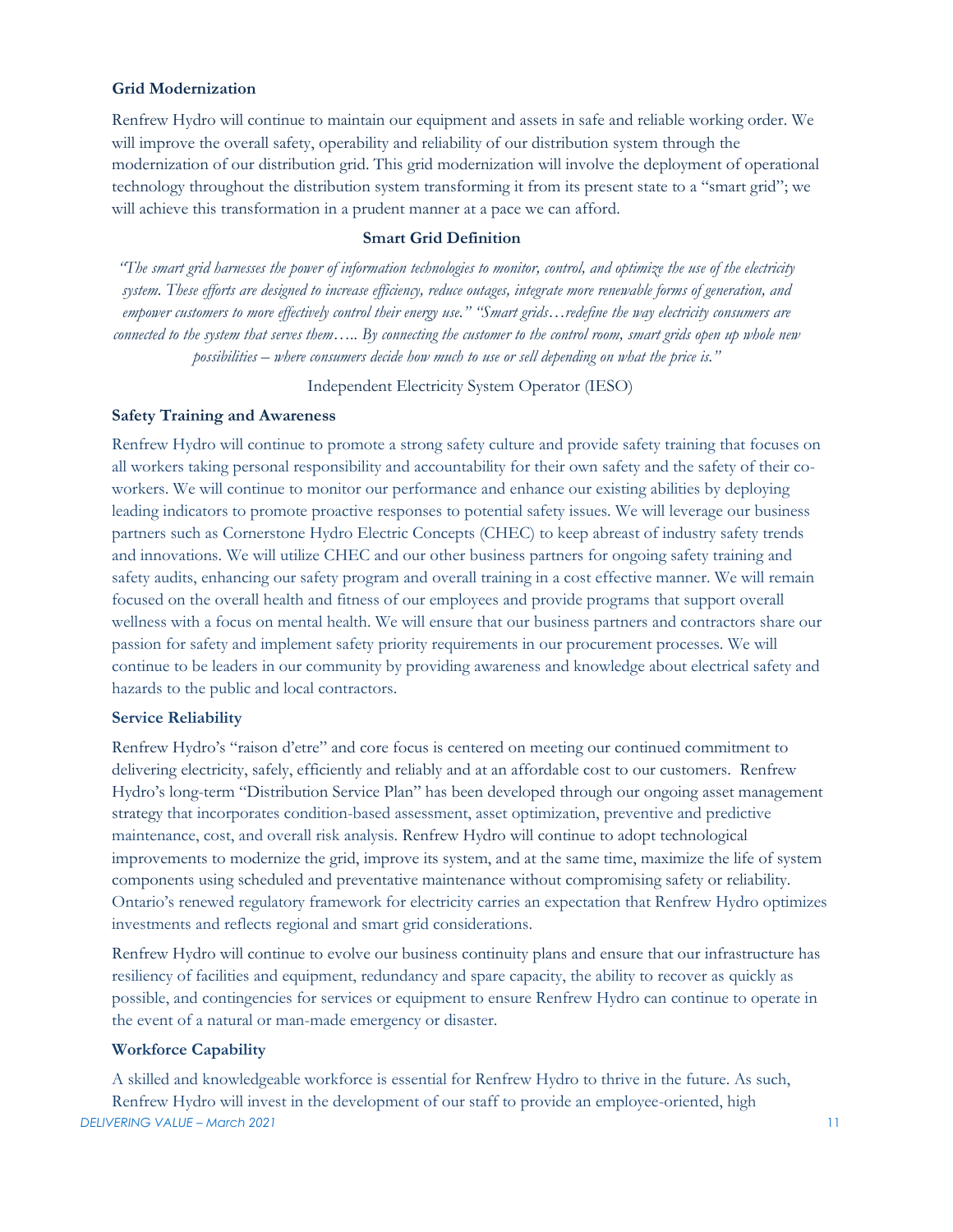performance culture of organizational effectiveness that emphasizes empowerment, safety, quality, productivity, goal attainment, and ongoing development of a superior workforce. In addition, Renfrew Hydro will have to procure skills and expertise from other business partners as it is not prudent or sustainable to have in house skillsets to meet all of our future work challenges and demands. That being said, Renfrew Hydro will develop its own staff competencies in overseeing work done by others, enhancing our overall quality assurance capabilities. Overall productivity will improve through the adoption of new technologies and equipment. A focus on productivity and continuous improvement will become embedded into the culture of our organization and become a shared accountability for all staff.

#### **Embracing Change and Disruption**

Given the evolving nature of the electricity system in Ontario and the requirement to meet new customer preferences, legislation, guidelines, policies and regulations, we will employ change management strategies to help our staff and stakeholders through changes in our business climate. Change is ongoing and necessary for continuous improvement across our organization. We will embrace new ways of working and develop a resilient and innovative culture so we can thrive in the midst of disruption and take advantage of business opportunities that arise. Developing our change resiliency and change readiness will be a top priority for our organization. We will continue to refine our change management strategies that have been modelled after best practices to help individuals move from how things are done today, to transitioning to how things will be done; it is predicated onfive building blocks: awareness, desire to participate, knowledge about how to change, the ability to implement skills and behaviors, and reinforcement. We will support our customers through any transitions so that they continue to receive the highest level of customer experience possible.

#### **Customer Experience Strategies**

#### **Building on our Strengths**

Renfrew Hydro has a reputation of providing safe, responsive, effective and professional service to our customers. Renfrew Hydro's strong sense of identity with customer service and the goodwill it generates is one of the cornerstones of our positive reputation within the community. Renfrew Hydro will continue to excel in all aspects of customer service by providing helpful, professional and timely service. Renfrew Hydro interacts with its customers using a multi-channel approach including in person service appointments, by telephone, via our website, by email, on-the-street, and social media.

#### **Leveraging Technology**

Renfrew Hydro will deploy modern technologies to enhance customer service across several customerfacing processes. Renfrew Hydro will increase our customer's self-serve options so that they can do business transactions with us when it is most convenient for them on a 24/7 basis. Renfrew Hydro will promote paperless billing and paperless transactions across all of our business processes. Renfrew Hydro will communicate key information such as outage estimated time of restoration across several communication channels, ensuring customers receive pertinent information in a timely fashion in their preferred choice for receiving information.

#### **Customer Value**

As an essential electricity service provider the fundamentals of customer value inherit with our business are both quality and cost. Renfrew Hydro will continue to deliver safe, reliable services while operating efficiently and effectively to keep our rates affordable. We will focus on improving our entire customer facing processes and enhance our customer communications by keeping everyone well informed of all changes and programs that could benefit them. We will achieve this by continuing to promote and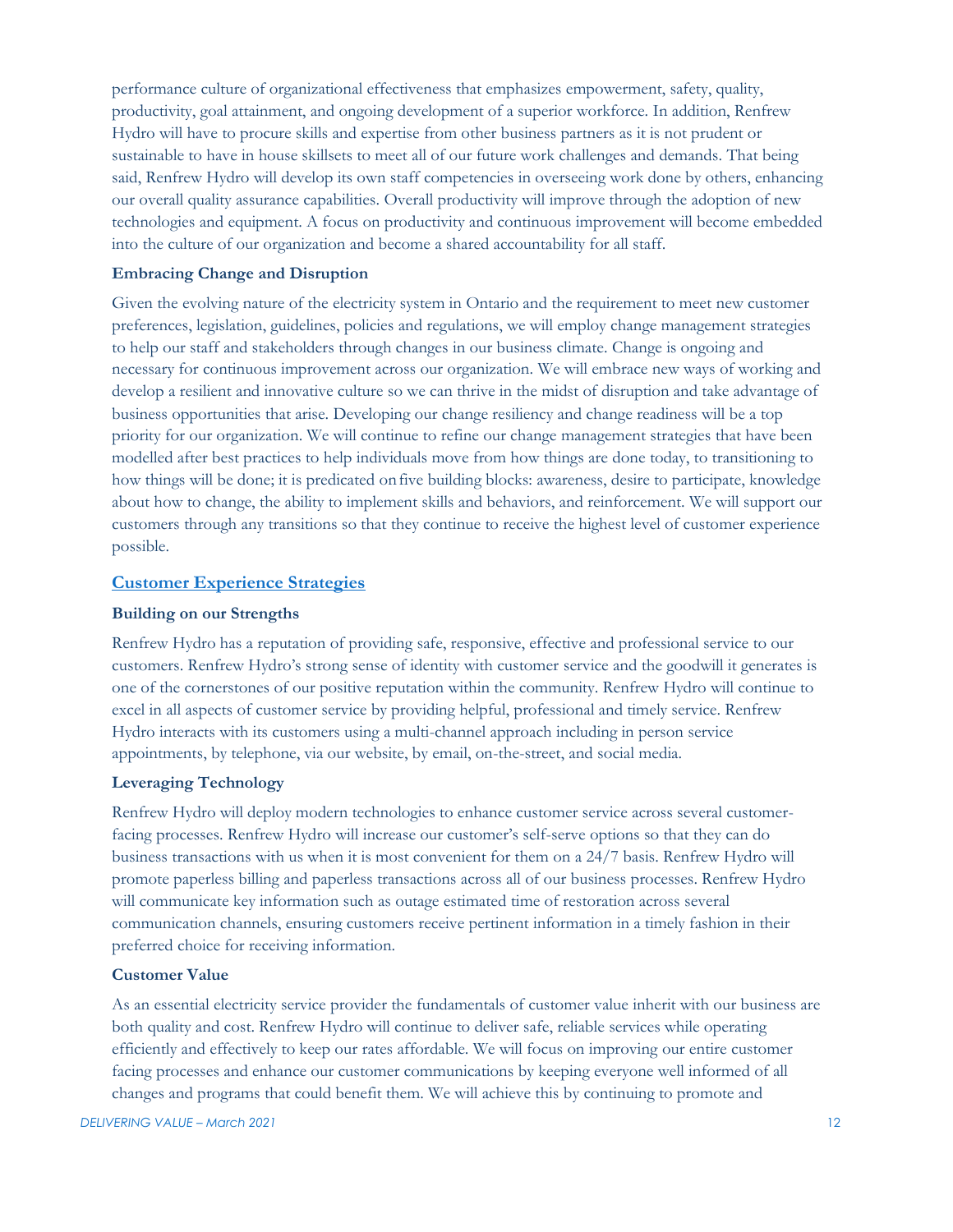accelerate programs that help customers manage their hydro costs, focusing on conservation and demand management and other initiatives that will positively affect the customer.

#### **Financial Performance Strategies**

#### **Capital Structure**

In order to be a valued community asset delivering electricity safely and reliably at the lowest cost; we must lower our borrowing costs to maximize our allowable return on equity and business profitability. Given the significant amount of investment required to meet our future corporate goals we will require further debt financing, and in doing so migrate our debt to equity ratio closer to industry norms. Over time, we will move our debt to equity ratios from 45:55 closer to 60:40. Most important is to keep our long-term debt interest rates at or near our allowable recoverable rate, which at present is 3.72%. In order to achieve financial success we will need to renegotiate and lower our present Promissory Note interest rate with our Shareholder.

#### **Rate Application**

Renfrew Hydro's future financial outlook is dependent on a successful cost of service application that will be filed in April 2022 with the Ontario Energy Board ("OEB"). The cost of service application, covering a five-year time frame from 2023 to 2027, consists of a detailed profile outlining how Renfrew Hydro plans to maintain, operate, or replace infrastructure at the end of its life cycle and add new service connections capabilities. As a regulated utility, we are required to have our rates approved by the OEB. Renfrew Hydro is planning to establish a five-year rate increase beginning January 1, 2023 that supports our strategic direction.

#### **Business Partnerships**

We will continue to identify and cost out strategic partnerships supported by business plans to increase our efficiency, effectiveness and profitability. We will explore and evaluate potential merger opportunities that are aligned with our stakeholders' interests and mutually beneficial for all parties involved. We will continue to perform "work for other services" such as streetlight maintenance for the Town of Renfrew to help offset our customer rate requirements. We will also explore local cost sharing and cost reduction opportunities with the Town of Renfrew and Renfrew Power Generation such as shared facilities or equipment, building on our vehicle-fueling pilot.

#### **Business Growth**

Renfrew Hydro will actively seek new business opportunities and partnerships utilizing the best management practices available to meet or exceed our financial objectives. We will leverage our core strengths of power line construction and street lighting maintenance services. We will explore new services that assist consumers in managing their energy costs, with a focus on enabling the electrification of transportation.

#### **Commitment to the Community Strategies**

#### **Community Engagement**

Renfrew Hydro has a proud tradition of contributing to the overall quality of life in our town. Renfrew Hydro has built its reputation in the community based on delivering electricity 24/7 safely and reliably at an affordable cost. We will actively participate in community building activities such as parades and remain committed to supporting local businesses and organizations.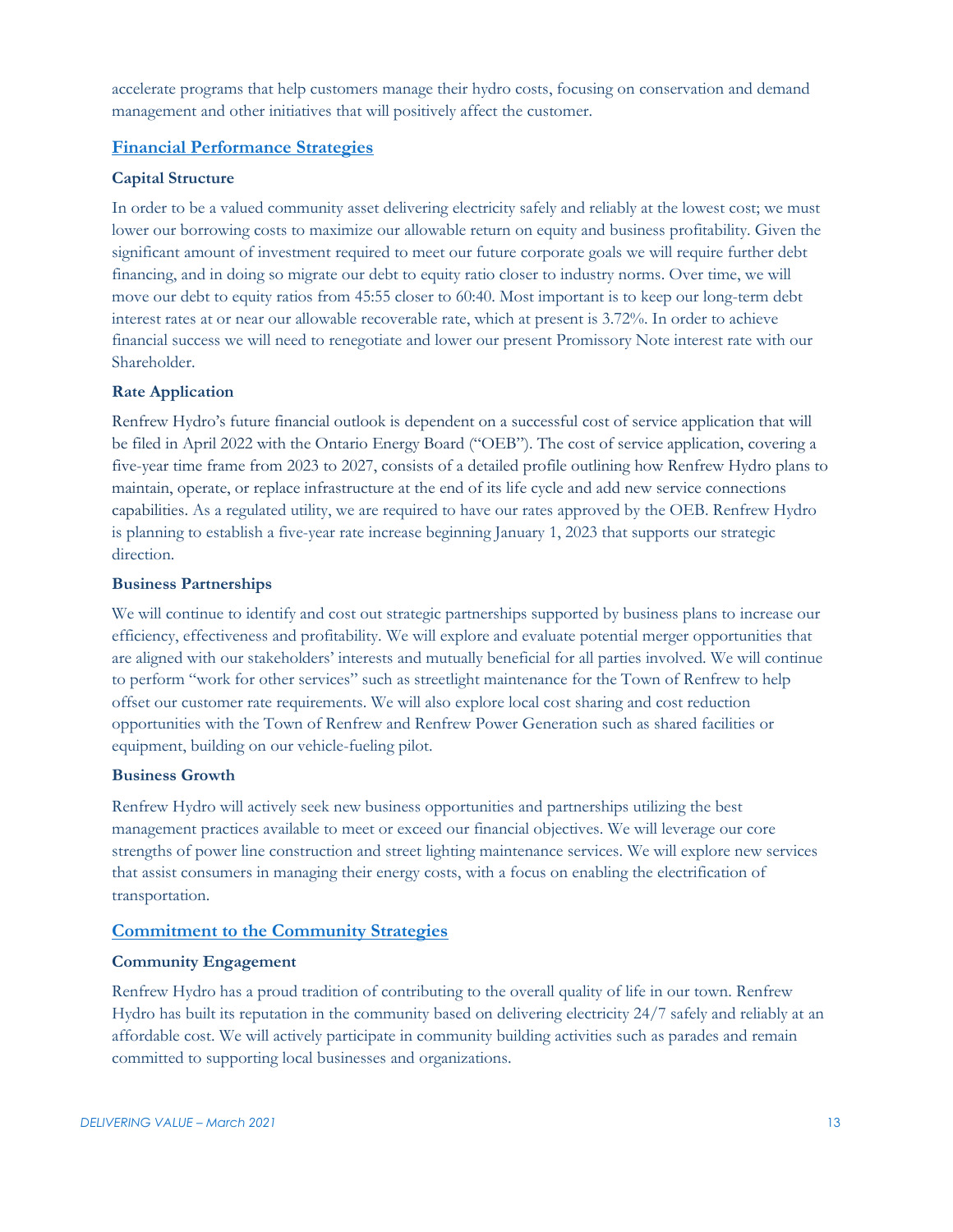#### **Stakeholder Communications**

Staying in touch with our consumers and our shareholder by providing up-to-date information about changes is critical to building on community trust and understanding. We will schedule regular discussions and provide quarterly reports with our Shareholder to provide up-to-date information about Renfrew Hydro's business challenges and performance. We will maintain contact with the provincial government and our local MPP to ensure Renfrew Hydro has the most up-to-date information about contemplated or impending developments. We will engage and support advocacy efforts involving allied stakeholders such as CHEC, EDA and other local LDCs to help shape the future of industry, representing the interests of all our stakeholders.

#### **Trusted Advisors**

We will become a trusted advisor for our customers, maintaining a regular program of communications with them intended to: *Inform, Engage and Involve* them in understanding how the electricity system works, how to manage their hydro bills, and support sustainable changes to the electricity industry. Increased emphasis will be placed on conservation/demand management using outreach programs to commercial/industrial and institutional and residential customers to help customers conserve electricity and manage their hydro bills. We will assist and advise customers as they adopt new technologies such as distributed energy resources and electrical vehicle chargers.

#### **Environmental Sustainability**

Renfrew Hydro is committed to respecting the environment by managing and operating its facilities, services and programs in an environmentally-responsible way, complying with applicable environmental legislation, and developing additional programs to lighten our footprint on the environment. We will continue to review the environmental impacts of our facilities and programs, and identify, assess and develop programs to reduce our impacts. We will reduce our consumption of fossil fuels by using policies such as a no-idling policy and introduce electric vehicles into our fleet. We will expand our rethink, reduce, reuse, and recycle practices currently in place such as recycling poles and turning tree and shrub waste into top soil. We will purchase and utilize assets and equipment that have minimal impact on our environment during their lifecycle.

# Financial Outlook

#### Financial Overview

This financial outlook presents high-level projections for Renfrew Hydro's revenues and expenses, and major capital expenditures that are required to support our business as well as key assumptions and risks that underlie these projections.

Renfrew Hydro's objective is to continue to provide a safe, efficient and reliable electricity distribution services to our customers at affordable and competitive cost while maintaining our profitability. We will achieve this target by continuing to invest in our core distribution assets, increasing our productivity and leveraging our strengths. Our most prominent indicator of successful financial performance is the increased value of our company for our shareholder, and is reflected by annual dividends and growth in our company's equity.

Over the past five years Renfrew has provided \$162,912 of dividends and increased the overall value of our company by \$396,632, after dividend distributions. Our financial projections depicted in this five-year strategic plan show a trend of steady and solid performance with a modest net income growth rate 2.5%.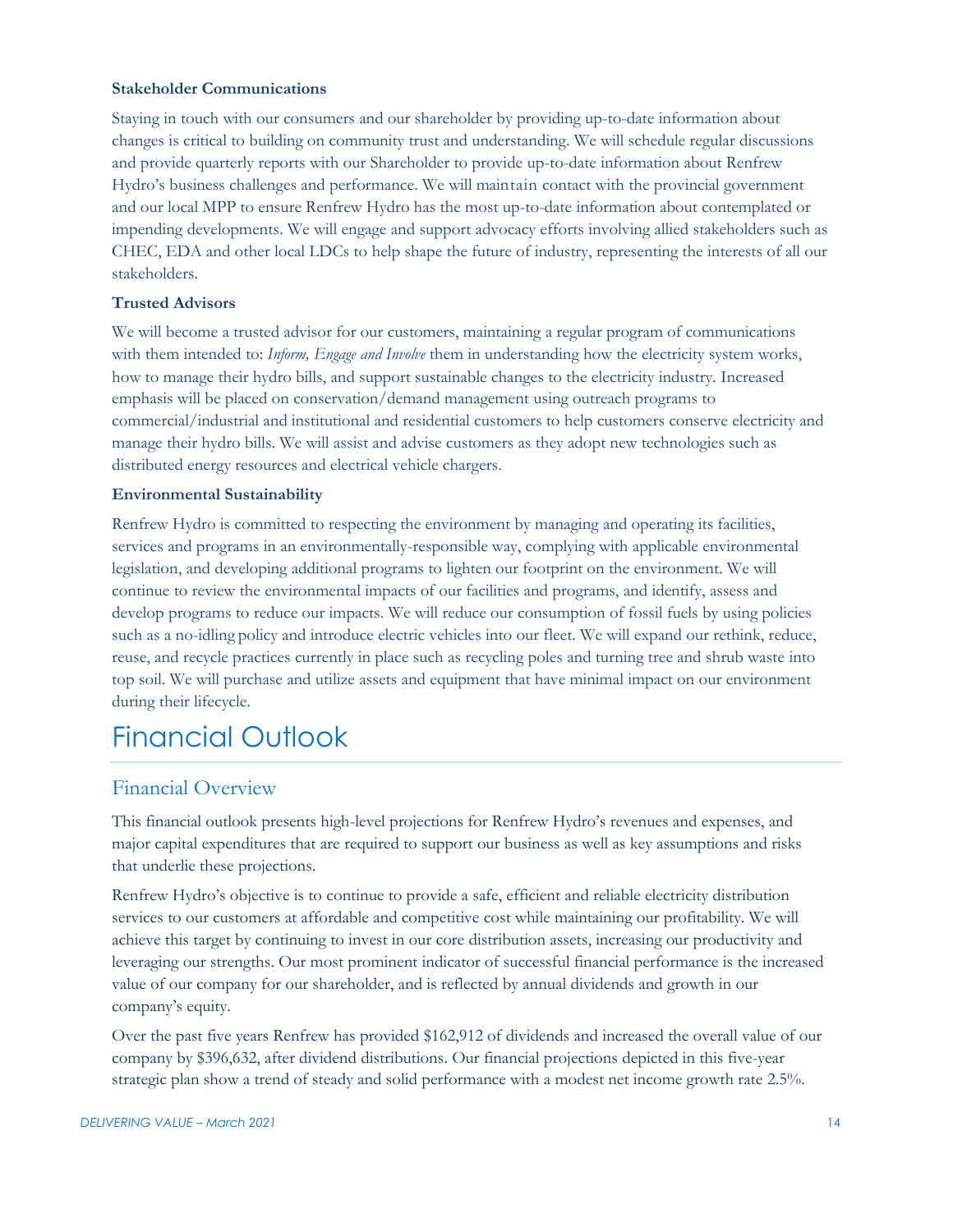# Revenue Projections

Revenue growth predictions are modest for RHI even though we are anticipating an increase in the number of residential and small business customers throughout the next five years. The largest portion of Renfrew Hydro's forecast of total revenues is the cost of power, which fluctuates, based on the provincially established commodity price for electricity and is a straight pass through of these rates on our bills. Renfrew Hydro has minimal risk in this flow through arrangement; however, we are responsible for bad debt, which can increase, causing significant cash flow impacts, especially when the commodity rates increase. Our own distribution revenue, the portion that stays with us is approximately 20% of a residential customer's bill, with the balance being the commodity charges, provincially regulated transmission charges, wholesale market charges, and costs attributed to conservation and demand programs. Renfrew Hydro passes through 80% of our revenues collected to a variety of embedded electricity generators (such as Renfrew Power Generation), Hydro One, the provincial government and others.

Throughout the last five years Renfrew Hydro has moved from a primarily volumetric dependent (based on the amount of energy delivered) rate of revenue to a fixed cost revenue (not contingent on the amount of energy delivered) for the majority of our customers. Although some revenue risks have been reduced, so too has our ability to earn higher than anticipated revenues.

| Projected    | 2022      | 2023      | 2024      | 2025      | 2026      |
|--------------|-----------|-----------|-----------|-----------|-----------|
| Distribution |           |           |           |           |           |
| Revenues     | 2,057,266 | 2.160.129 | 2.214.132 | 2,269,486 | 2,326,223 |

### Cost Drivers

#### Bulk Power Purchase

Renfrew Hydro's largest component of its operating expense is the cost of the bulk power purchased from Hydro One and our embedded generators. This cost is fully recoverable through commodity rates that are passed through to the customer. Renfrew Hydro's risk arises from our full responsibility for bad debts and subsequent cash flow impacts as this bulk cost of power is by far our largest monthly expenditure.

#### Operating, Maintenance and Administration Costs

The operation, maintenance and administration (OM&A) costs are controllable by Renfrew Hydro to a certain extent —they include labour, direct material, program costs and external service contracts. Renfrew Hydro has a goal of continuous improvement in all areas including safety, reliability, customer service, and cost control. Both productivity improvements and cost containment are necessary to offset the inflationary costs of labour, materials and contracted services. Software deployment and upgrades, matching resources to the work plan to improve efficiencies and optimize the utilization of our staff, program reviews based on quality and quantitative benchmarks and the impact on customers, and reducing line losses are just some of the initiatives Renfrew Hydro will be undertaking to ensure value for our consumers.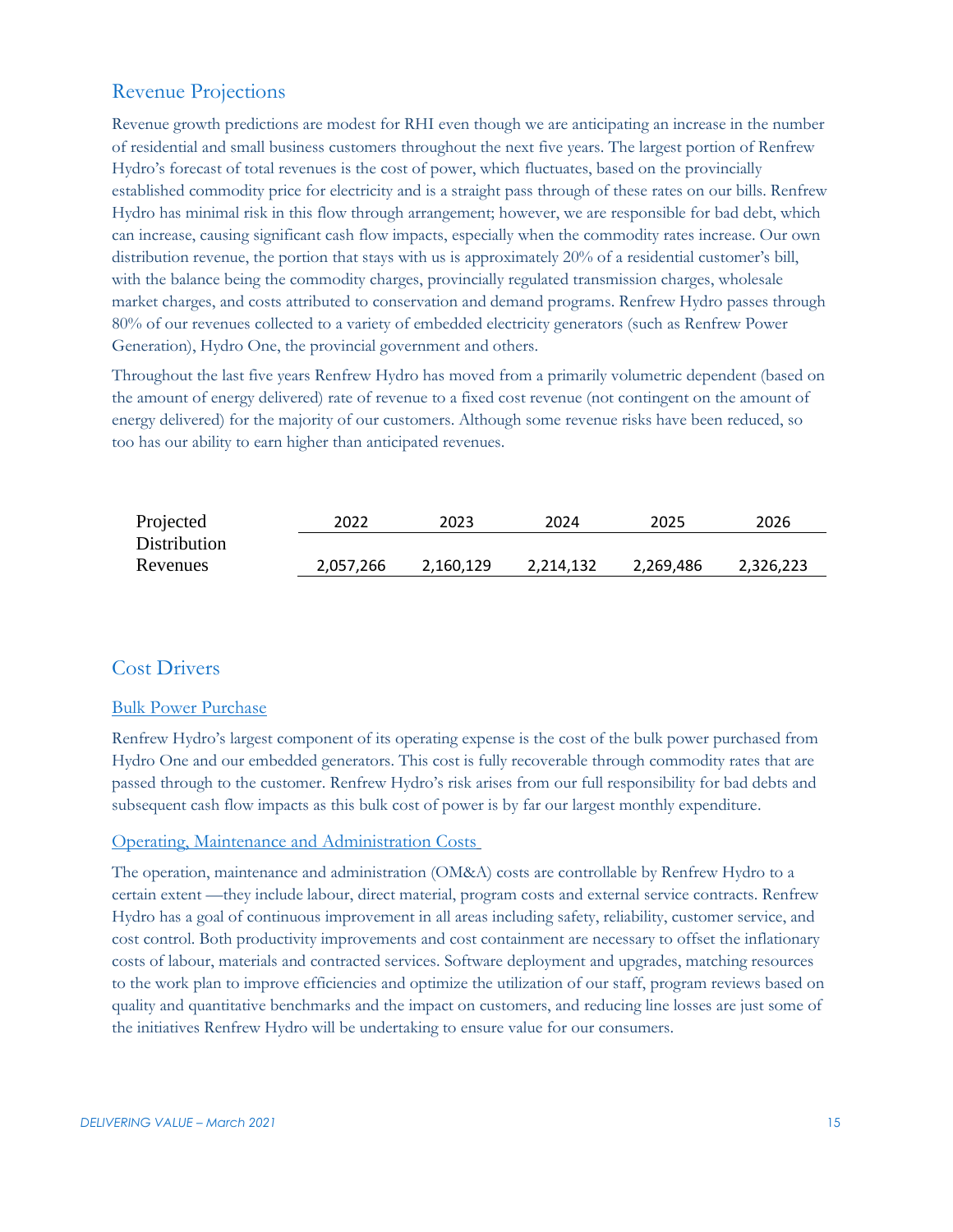|                                    | 2022      | 2023      | 2024      | 2025      | 2026      |
|------------------------------------|-----------|-----------|-----------|-----------|-----------|
| <b>Distribution</b>                | 442,858   | 452,601   | 462,558   | 472,734   | 483,134   |
| Amortization<br><b>Billing and</b> | 381,787   | 390,186   | 398,770   | 407,543   | 416,509   |
| Collecting<br>General              | 430,333   | 439,801   | 449,476   | 459,365   | 469,471   |
| administration                     | 598,295   | 611,458   | 624,910   | 638,658   | 652,708   |
|                                    | 1,853,273 | 1,894,045 | 1,935,714 | 1,978,300 | 2,021,822 |

#### Operations, Maintenance and Amortization

#### Capital Expenditures

Renfrew Hydro's aging infrastructure remains an ongoing issue and is an area that needs to be addressed in order to maintain existing service reliability levels. The requirement to invest heavily in our distribution system infrastructure is a substantial cost driver for our organization for the foreseeable future. Renfrew Hydro's performance metrics are contingent on our asset management abilities and our ongoing lifecycle investment programs. Sustaining the reliability of our distribution system requires investments in both station and distribution system rehabilitation and upgrades, expansion of our capacity to accommodate customer growth, and operational technology to modernize our grid to accommodate distributed energy resources. We also have the need to upgrade some over aged vehicles and equipment, the most significant being the replacement of a 21 year old double bucket truck. Renfrew Hydro is intending to reduce their finance charges and we anticipate that our amortization expenses as a result of our capital investments to remain stable throughout this planned period. Renfrew Hydro's investment in capital infrastructure over the last five years has totalled \$3,230,460 and we are projecting a \$3,400,000 investment throughout the 2022- 2026 period.

#### Capital Expenditures

|                        |  | 2022    | 2023    | 2024    | 2025    | 2026    | <b>Totals</b> |
|------------------------|--|---------|---------|---------|---------|---------|---------------|
|                        |  |         |         |         |         |         |               |
| <b>System Access</b>   |  | 100,000 | 100,000 | 50,000  | 75,000  | 50,000  | 375,000       |
|                        |  |         |         |         |         |         |               |
| <b>System Renewal</b>  |  | 400,000 | 350,000 | 375,000 | 400,000 | 500,000 | 2,025,000     |
|                        |  |         |         |         |         |         |               |
| <b>System Services</b> |  | 25,000  | 25,000  | 25,000  | 25,000  | 25,000  | 125,000       |
|                        |  |         |         |         |         |         |               |
| <b>General Plant</b>   |  | 100,000 | 500,000 | 150,000 | 50,000  | 75,000  | 875,000       |
|                        |  |         |         |         |         |         |               |
| <b>Total</b>           |  | 625,000 | 975,000 | 600,000 | 550,000 | 650,000 | 3,400,000     |
|                        |  |         |         |         |         |         |               |

*DELIVERING VALUE – March 2021* 16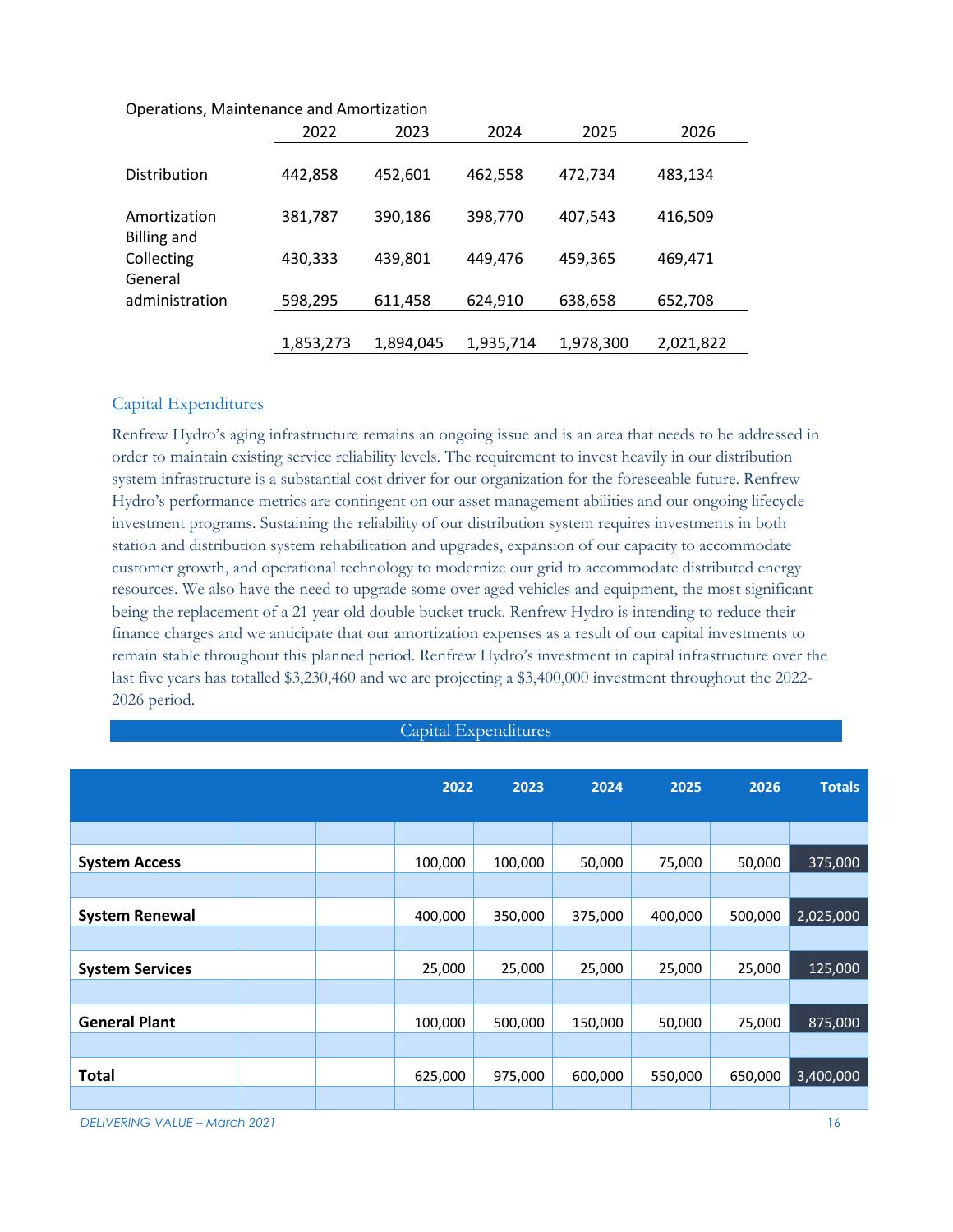#### Financial Performance Outlook

Renfrew Hydro's financial outlook is dependent on a successful 2022 rate submission to the OEB. Once approved, these new rates will provide adequate funding to ensure Renfrew Hydro remains profitable and maintain our ability to continue to provide reliable and valued services through to 2027. This combined with enhanced productivity and modest growth in customers enables us to project \$1,159,658 in net income over the next five years.

|                 | 2022      | 2023      | 2024      | 2025      | 2026      |
|-----------------|-----------|-----------|-----------|-----------|-----------|
| Revenues        | 2,167,248 | 2,249,338 | 2,297,361 | 2,346,464 | 2,396,672 |
| <b>Expenses</b> | 1,960,127 | 2,020,899 | 2,062,568 | 2,105,154 | 2,148,676 |
| Net income      | 207,121   | 228,439   | 234,793   | 241,310   | 247,995   |

### Risks and Uncertainties

Renfrew Hydro throughout its history and recently during the COVID-19 pandemic has proven that it can manage risk, maintain flexibility, and respond effectively changes in our business environment. Although we remain confident in our assessment of our overall business climate in which we operate, there are a number of factors that could affect Renfrew Hydro's ability to achieve its projected results.

#### **Regulatory Environment**

Renfrew Hydro operates in a heavily regulated environment and any significant policy or regulatory change can adversely affect our performance. Regulated changes to our rate structure, the reduction of carbon emissions, the forced consolidation of electrical utilities reduction, and restrictions on allowed services under our licence, all of which could disrupt our plans moving forward.

#### **Technology Advancements**

The potential disruption of our existing business model could occur with advances in technologies that trigger the proliferation of distributed energy resources, allowing businesses and homes to go off the grid and manage their own energy needs.

#### **Information Technology and Cyber Security**

Renfrew Hydro's business performance is dependent on several complex technology systems, such as customer information systems, business administrative systems, advanced metering and operating technologies. The failure of one or more of these systems or our failure to keep current with our existing information technology could adversely impact our business. Our expanded use and growing reliance on information systems makes our sector more vulnerable to information security threats including cyber security attacks. Any security breach, data corruption or system failure on our systems or those that others provide us would be detrimental to our business.